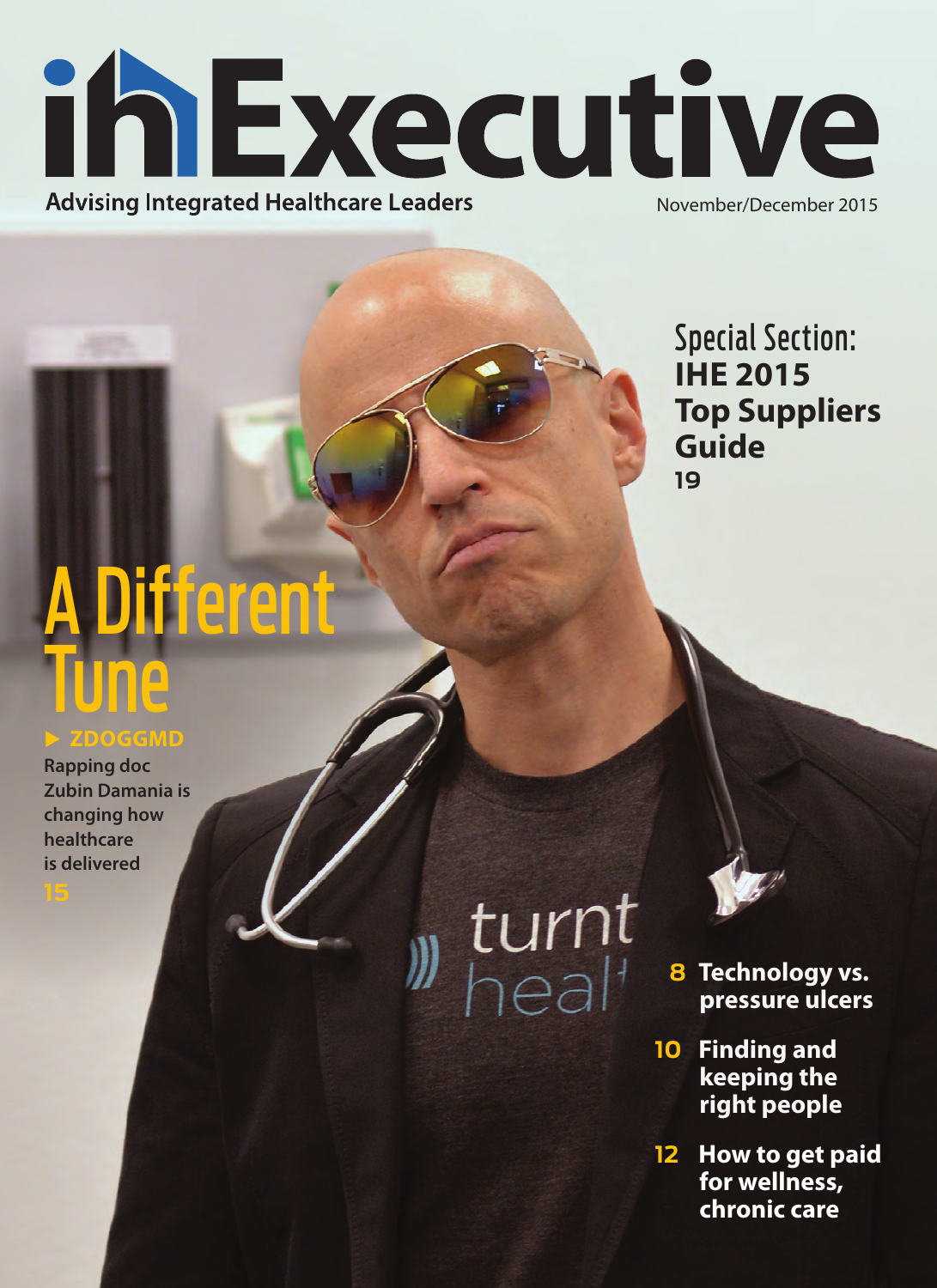### Technology Tackles the Pressure Ulcer Problem

Tools can help address wound care and reduce risks

### By Debra Kurtz

reating wounds is one of the most funda-<br>mental undertakings in healthcare. Much<br>of it relies on basic medical approaches that<br>have been around for decades. In the case of<br>pressure ulcers, it's estimated that 2.5 million U reating wounds is one of the most fundamental undertakings in healthcare. Much of it relies on basic medical approaches that have been around for decades. In the case of patients annually will develop one, with more than 1 million being affected in acute or long-term care settings.

Complications of pressure ulcers can lead to pain, infection and in some cases death: 60,000 people die each year in the U.S. due to complications from hospital-acquired pressure ulcers. Because most pressure ulcers are considered avoidable, Medicare and private insurers won't pay the added cost of treating these wounds in patients.

Technologies offer more accurate and efficient ways to prevent, monitor, treat, document and report on patients' wounds.

### **Managing Wounds With Mobile Devices**

Today's wound-management technologies make use of mobile devices that are easily brought to the

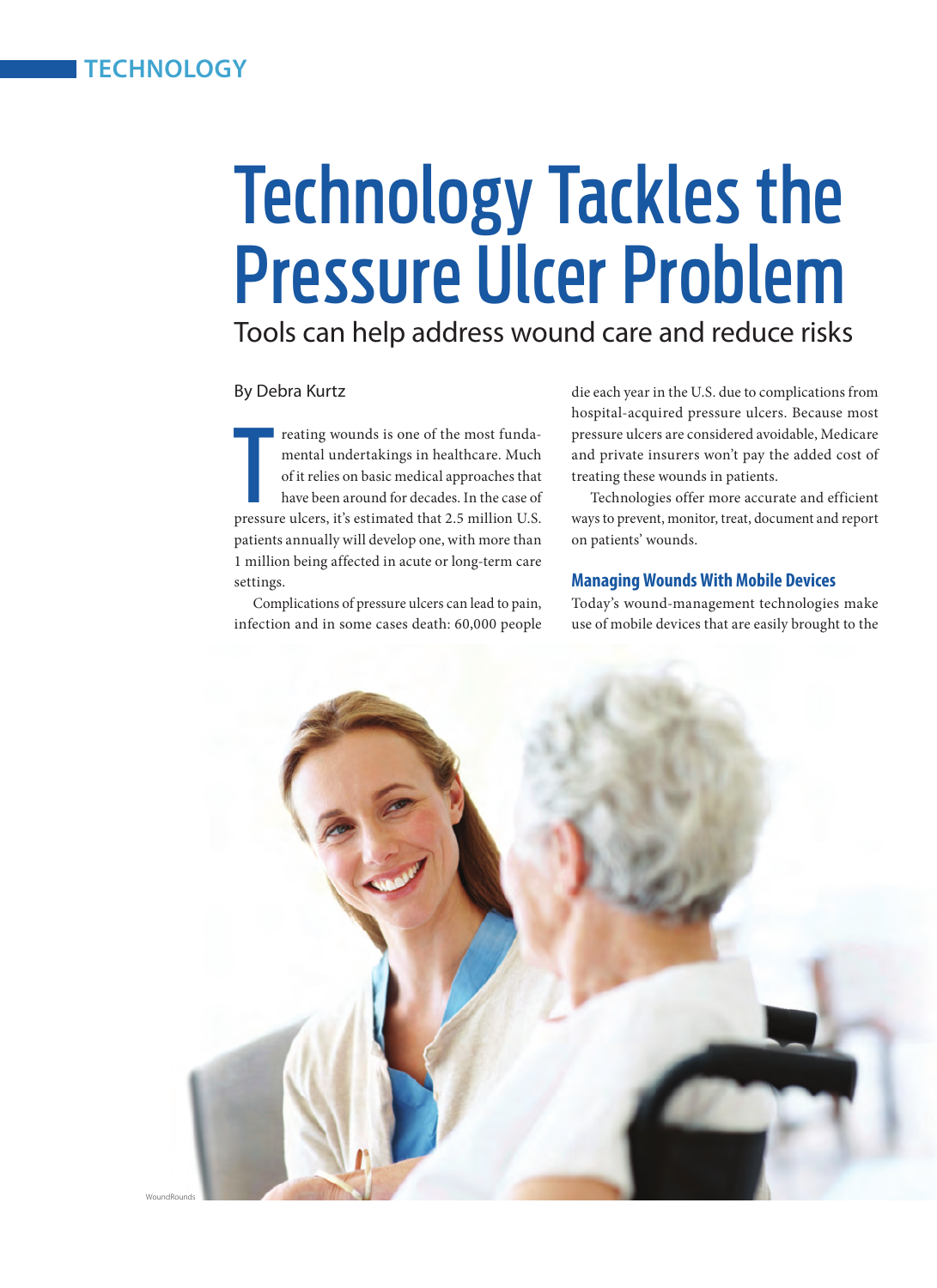patient's bedside. Digital cameras on the mobile devices can help clinicians document a patient's wounds and track their progress over time.

Wound-management systems also automate clinical tools such as the Braden Scale for Predicting Pressure Ulcer Risk and the Pressure Ulcer Scale for Healing (PUSH), making it faster and easier for caregivers to assess a patient's condition. Based on the results, the systems can then prompt clinicians with best-practice care strategies.

And because data is collected at the point of care, wound-management systems make it possible to share images, reports and other documentation in real time. They also can reduce time spent on entering data and creating reports for quality, reimbursement and inspection purposes. Depending on the systems and vendors involved, it may also be possible to integrate wound-management data into existing EHRs.

Perhaps most important, wound-management systems can improve patient care and comfort. By enhancing the consistency of documentation and supporting communication between care team members, these systems can ensure staff take the recommended steps at the right times to help heal pressure ulcers and prevent new ones from occurring.

### **Can Technology Take the Pressure Off?**

Presence Heritage Village, a skilled nursing facility outside of Chicago, implemented a woundmanagement system and was able to decrease the incidence of facility-acquired pressure ulcers by over 80%. According to their study, this significant and sustained decrease may be attributable to improved documentation and communication among the care team using their wound management solution.

AMG Integrated Healthcare Management is a privately owned provider of 19 long-term acute care hospitals (LTACHs) and inpatient rehabilitation facilities. CEO Jennifer Wallace of the AMG Greenwood facility conducted a time study showing 65% greater efficiency in wound care nursing time after implementation of their wound management systems. She attributes the time savings to greater efficiencies in documentation and reporting.

Acadia St. Landry Guest Home, a four-star skilled nursing and rehabilitation facility in Louisiana, wanted to grow, and administrator Brian Hensgens knew the right answer meant more than simply adding staff and patients. His strategy was to improve the efficiency and reputation of a key referral area: wound care.

However, Hensgens knew his facility was turning down wound care referrals because the treatment staff couldn't take on more patients. So Hensgens implemented a wound-management system that streamlined wound care and freed up nursing staff. He then pursued additional higher-acuity patients from referral sources and increased the average daily census by 14%, with the same number of treatment nurses. Hensgens calculates that leveraging his wound management solution increased revenue by nearly \$700,000 from additional patients, and profit by \$297,000.

### **Other Benefits**

As with any new technology, implementing a dedicated wound-management system requires financial resources, technological guidance, planning, communication and training. But it's worth considering based on the potential benefits, which can be significant:

- Better patient experience and outcomes;
- Improved quality and satisfaction survey results;
- Reduced readmissions;
- Improved referrals;
- Improved reimbursements;
- Reduced legal risk;
- Reduced staff time and costs;
- More consistent and accurate documentation;
- Better coordination among caregivers. in

**Debra Kurtz** is founder and president of Kurtz Consulting Inc.

### **REFERENCES** 旨

Florczak B, Scheurich A, Kleinert J, et al. "Retrospective Study of an Electronic Wound Documentation and Reporting System on Facility-Acquired Pressure Ulcers in a Long Term Care Setting." Symposium on Advanced Wound Care (SAWC) poster session, Fall 2012.

Kurtz D. Simplify wound care through HIT. Long-Term Living, http://www.ltlmagazine.com/article/simplifywound-care-through-hit.

Sullivan N. Preventing In-Facility Pressure Ulcers as a Patient Safety Strategy: A Systematic Review. Ann Intern Med, 2013; 158: 410–6.

AHRQ. Preventing Pressure Ulcers in Hospitals, http://www. ahrq.gov/professionals/systems/hospital/pressureulcertoolkit/index.html.



- Mobile camera devices can help document wounds and track progress
- Automation of clinical tools such as scales
- Images, reports and other data can be shared in real time
- Improved patient care and comfort